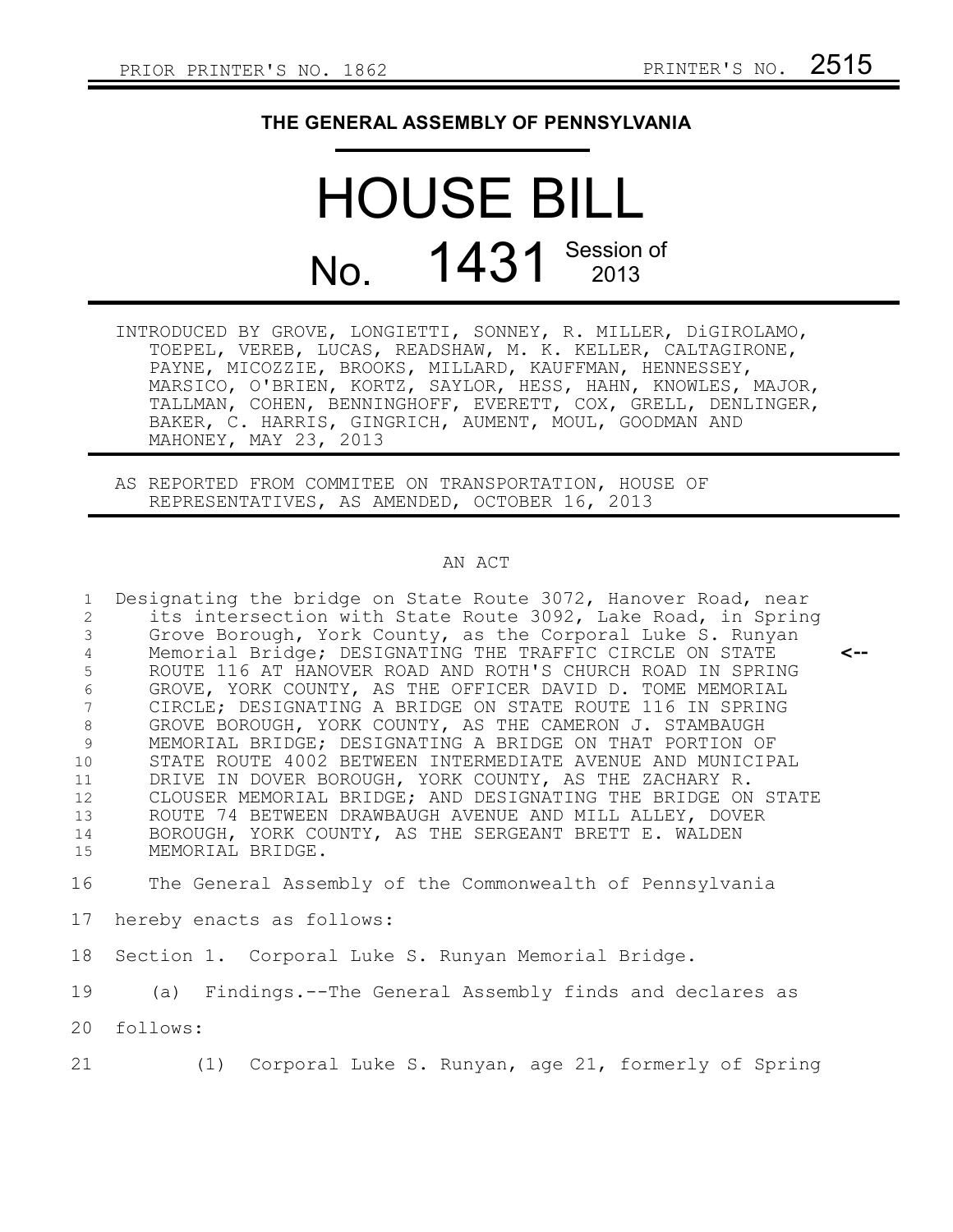Grove Borough, York County, was killed in combat on February 17, 2008, in Diyala Province, Iraq while serving as a squad leader with the United States Army. 1 2 3

(2) Corporal Runyan was killed during a dismounted engagement with insurgents while coming to the aid of another Army unit. 4 5 6

(3) Corporal Runyan was born on June 17, 1986, in York. He was a 2004 graduate of Spring Grove Area High School. After graduation, Luke S. Runyan immediately enlisted in the United States Army. 7 8 9 10

(4) Corporal Runyan is survived by his wife, Courtney, and daughter, Brynn, who reside in Renton, Washington. 11 12

(b) Designation.--The bridge located on State Route 3072, Hanover Road, near its intersection with State Route 3092, Lake Road, in Spring Grove Borough, York County is hereby designated the Corporal Luke S. Runyan Memorial Bridge. 13 14 15 16

(c) Signs.--The Department of Transportation shall erect and maintain appropriate signs displaying the name of the bridge to traffic in both directions on the bridge. 17 18 19

**<--**

SECTION 2. OFFICER DAVID D. TOME MEMORIAL CIRCLE. 20

(A) FINDINGS.-- 21

(1) POLICE OFFICER DAVID D. TOME WAS KILLED IN THE LINE OF DUTY ON TUESDAY, OCTOBER 21, 2008, IN FRANKLIN TOWNSHIP, YORK COUNTY, WHILE SERVING AS A MEMBER OF THE NORTHERN YORK COUNTY REGIONAL POLICE DEPARTMENT. HE WAS 31 YEARS OF AGE. 22 23 24 25

(2) OFFICER TOME LEFT BEHIND HIS WIFE OF SEVEN YEARS, DODY, AND TWO CHILDREN, ELIJAH AND JOSLYN TOME. 26 27

(3) OFFICER TOME WAS A NATIVE OF YORK AND A 1996 GRADUATE OF SPRING GROVE AREA HIGH SCHOOL. HE GRADUATED IN 2003 FROM HARRISBURG AREA COMMUNITY COLLEGE'S 83RD POLICE 28 29 30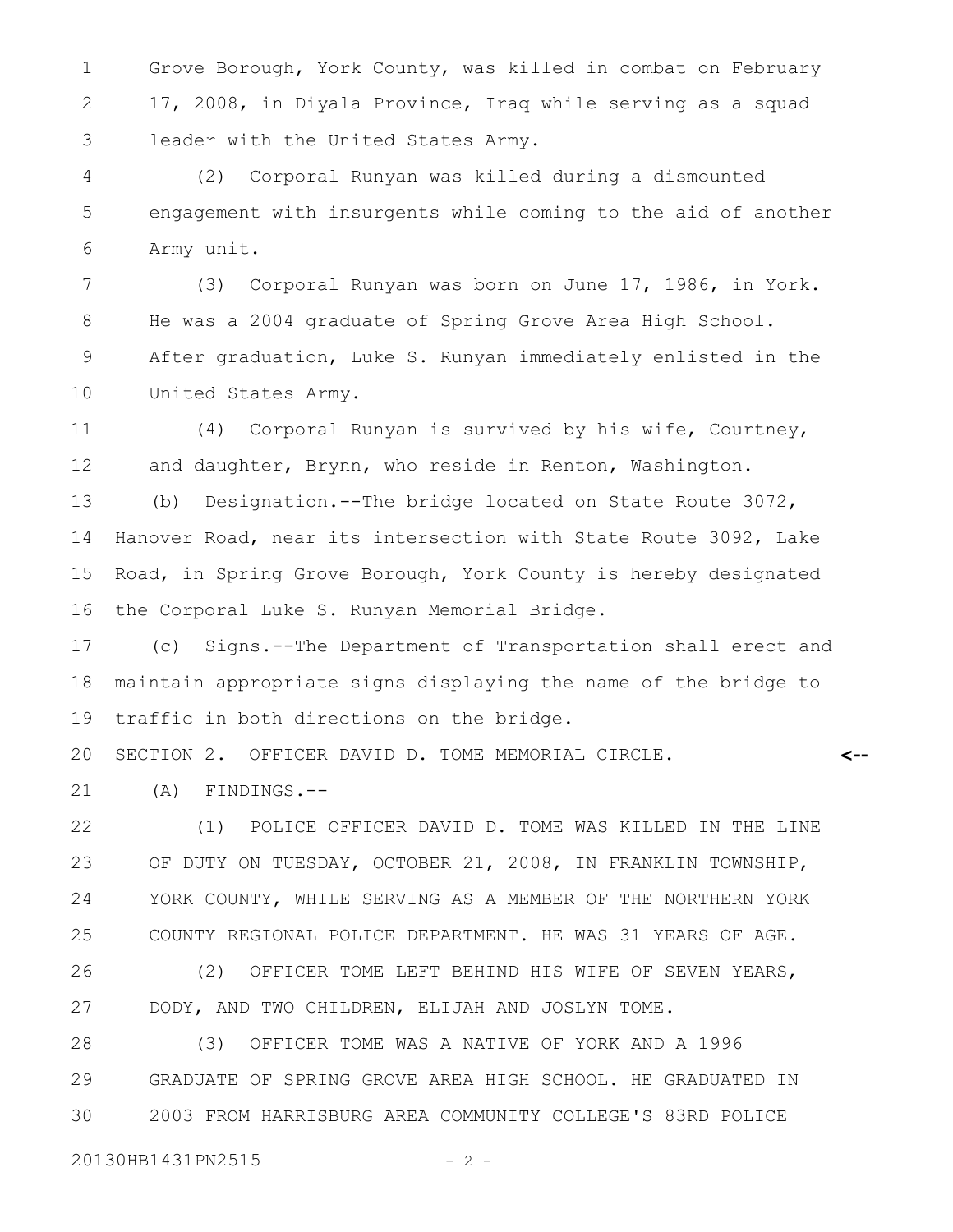ACADEMY. 1

(4) OFFICER TOME SERVED FIVE YEARS WITH THE NORTHERN YORK COUNTY REGIONAL POLICE DEPARTMENT. 2 3

(B) DESIGNATION.--THE TRAFFIC CIRCLE LOCATED ON STATE ROUTE 116 AT HANOVER ROAD AND ROTH'S CHURCH ROAD IN SPRING GROVE, YORK COUNTY, IS HEREBY DESIGNATED THE OFFICER DAVID D. TOME MEMORIAL CIRCLE. 4 5 6 7

(C) SIGNS.--THE DEPARTMENT OF TRANSPORTATION SHALL ERECT AND MAINTAIN APPROPRIATE SIGNS DISPLAYING THE NAME OF THE TRAFFIC 9 10 CIRCLE TO APPROACHING TRAFFIC. 8

SECTION 3. CAMERON J. STAMBAUGH MEMORIAL BRIDGE. 11

(A) FINDINGS.-- 12

(1) UNITED STATES ARMY SPECIALIST CAMERON J. STAMBAUGH, AGE 20, WAS KILLED IN ACTION WHILE SERVING HIS COUNTRY IN AFGHANISTAN ON JULY 8, 2012. 13 14 15

(2) BORN MAY 28, 1992, IN YORK, STAMBAUGH WAS A 2010 GRADUATE OF SPRING GROVE AREA HIGH SCHOOL. 16 17

(3) STAMBAUGH SERVED IN THE ARMY'S 978TH MILITARY POLICE COMPANY OF FORT BLISS AND WAS STATIONED IN AFGHANISTAN. 19 18

(4) HE IS SURVIVED BY HIS PARENTS AND BY HIS WIFE, JACKIE. 20 21

(B) DESIGNATION.--THE BRIDGE LOCATED ON STATE ROUTE 116 IN SPRING GROVE BOROUGH, YORK COUNTY, IS HEREBY DESIGNATED THE CAMERON J. STAMBAUGH MEMORIAL BRIDGE. 24 22 23

(C) SIGNS.--THE DEPARTMENT OF TRANSPORTATION SHALL ERECT AND MAINTAIN APPROPRIATE SIGNS DISPLAYING THE NAME OF THE BRIDGE TO 27 TRAFFIC IN BOTH DIRECTIONS ON THE BRIDGE. 25 26

28 SECTION 4. ZACHARY R. CLOUSER MEMORIAL BRIDGE.

(A) FINDINGS.-- 29

(1) SPECIALIST ZACHARY RYAN CLOUSER, AGE 19, WAS KILLED 20130HB1431PN2515 - 3 -30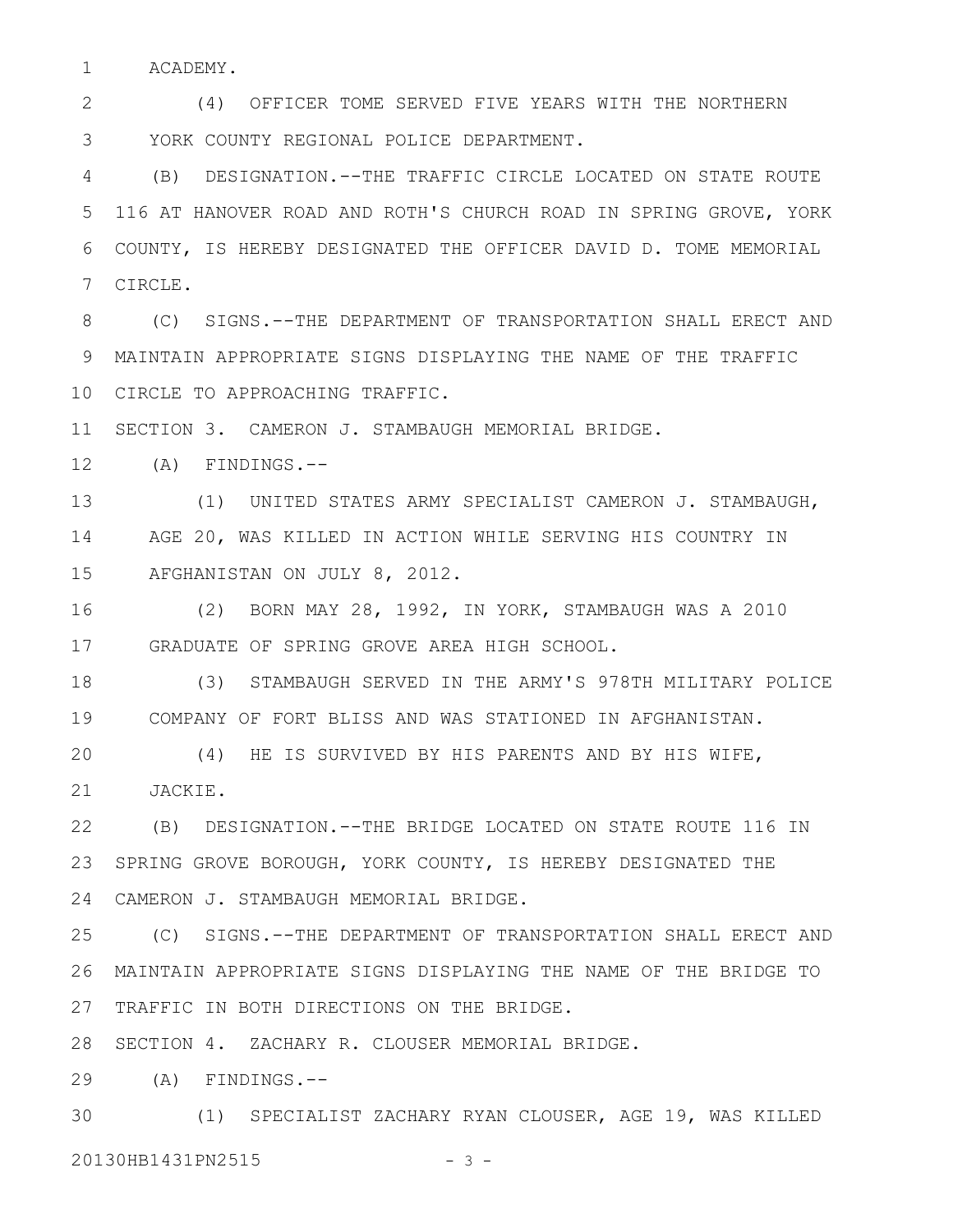IN ACTION ON JULY 18, 2007, IN IRAQ WHILE SERVING WITH THE UNITED STATES ARMY IN SUPPORT OF OPERATION IRAQI FREEDOM. 1 2

(2) SPECIALIST CLOUSER GRADUATED FROM DOVER AREA HIGH SCHOOL IN 2005 AND ENLISTED IN THE UNITED STATES ARMY ON SEPTEMBER 27, 2005. 3 4 5

(3) AFTER COMPLETING TRAINING IN FORT BENNING, GEORGIA, SPECIALIST CLOUSER WAS ASSIGNED IN FEBRUARY OF 2006 TO 1ST PLATOON, "APACHE" COMPANY, 1ST BATTALION, 26TH INFANTRY "BLUE SPADERS" IN SCHWEINFURT, GERMANY, AS AN M2A2 BRADLEY FIGHTING VEHICLE DRIVER. 6 7 8 9 10

(4) SPECIALIST CLOUSER DEPLOYED TO IRAQ ON AUGUST 6, 2006, AND PARTICIPATED IN NUMEROUS COMBAT PATROLS IN NORTHEAST BAGHDAD AND ADHAMIYAH, IRAQ. HE SERVED AS BOTH HIS PLATOON SERGEANT'S M1151 UP-ARMOR HMMWV MACHINE GUNNER AND M2A2 BRADLEY FIGHTING VEHICLE GUNNER. 11 12 13 14 15

(5) SPECIALIST CLOUSER WAS POSTHUMOUSLY AWARDED THE BRONZE STAR MEDAL, THE PURPLE HEART AND THE COMBAT INFANTRYMAN BADGE. HIS OTHER DECORATIONS INCLUDE THE ARMY COMMENDATION MEDAL, NATIONAL DEFENSE SERVICE MEDAL, IRAQ CAMPAIGN MEDAL, GLOBAL WAR ON TERRORISM SERVICE MEDAL, ARMY SERVICE RIBBON AND OVERSEAS SERVICE RIBBON WITH NUMERAL 2. 16 17 18 19 20 21

(6) BORN AUGUST 6, 1987, IN YORK, SPECIALIST CLOUSER WAS THE SON OF KEVIN CLOUSER AND STEPMOTHER GINGER ASPER CLOUSER OF WEST YORK, AND DEBRA ETHERIDGE AND STEPFATHER RONALD ETHERIDGE OF DOVER. 22 23 24 25

(B) DESIGNATION.--THE BRIDGE LOCATED ON STATE ROUTE 4002 BETWEEN INTERMEDIATE AVENUE AND MUNICIPAL DRIVE IN DOVER BOROUGH, YORK COUNTY, IS HEREBY DESIGNATED THE ZACHARY R. CLOUSER MEMORIAL BRIDGE. 29 26 27 28

(C) SIGNS.--THE DEPARTMENT OF TRANSPORTATION SHALL ERECT AND 20130HB1431PN2515 - 4 -30